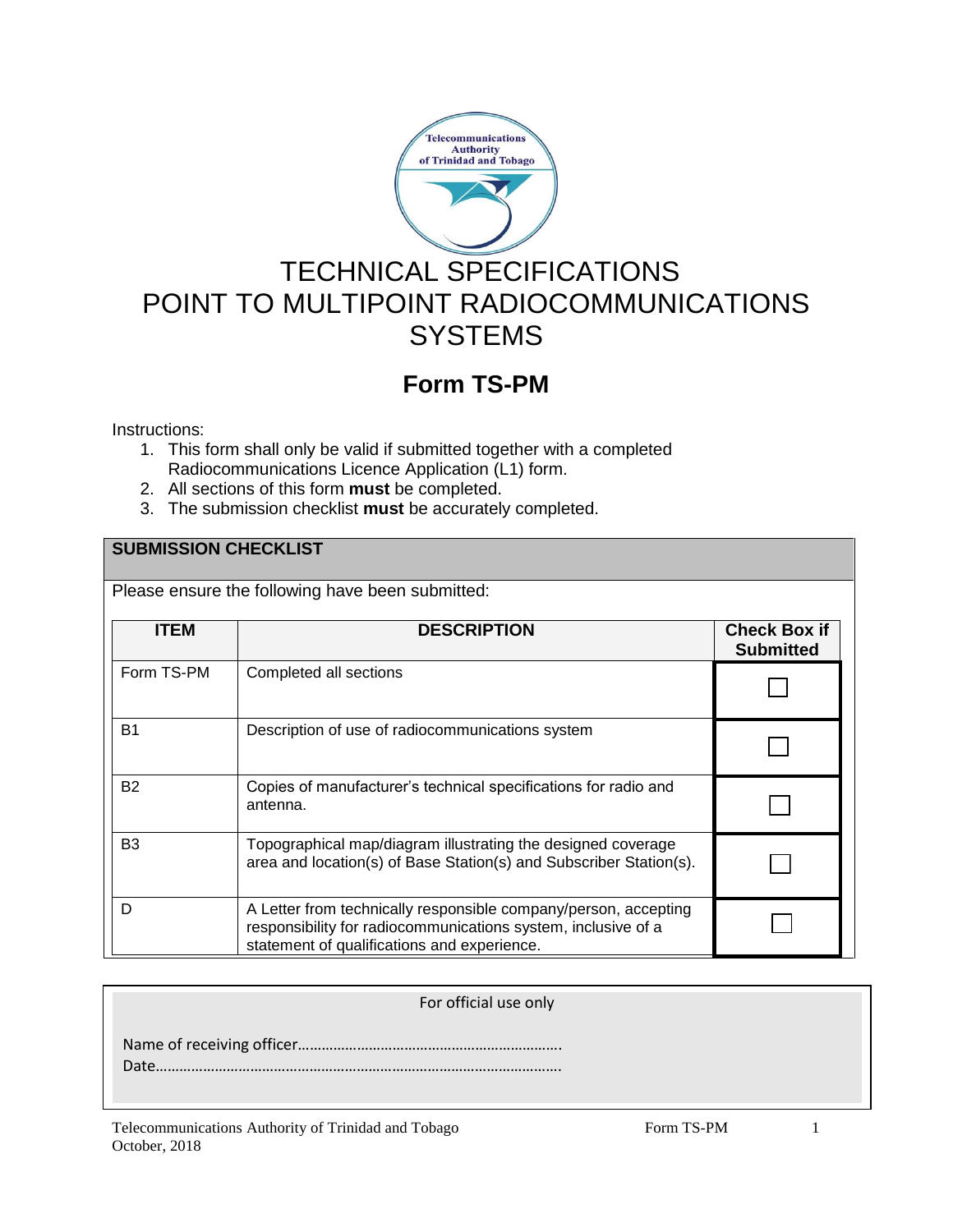| A. APPLICANT INFORMATION                                 |            |        |
|----------------------------------------------------------|------------|--------|
|                                                          |            |        |
|                                                          |            |        |
|                                                          |            |        |
| <b>Applicant Name:</b>                                   |            |        |
|                                                          |            |        |
|                                                          |            |        |
|                                                          |            |        |
| Contact Person (Name and Position):                      |            |        |
|                                                          |            |        |
|                                                          |            |        |
| Mailing Address (Location, Street, P.O. Box, City/Town): |            |        |
|                                                          |            |        |
|                                                          |            |        |
|                                                          |            |        |
|                                                          |            |        |
|                                                          |            |        |
|                                                          |            |        |
| Telephone:                                               | Facsimile: | Email: |
|                                                          |            |        |
|                                                          |            |        |
|                                                          |            |        |
|                                                          |            |        |
|                                                          |            |        |

| В.               | <b>NETWORK DESIGN</b>                                                                                                                                                                                            |
|------------------|------------------------------------------------------------------------------------------------------------------------------------------------------------------------------------------------------------------|
| B1.              | The applicant shall explain in an attached letter how the radio-transmitting equipment or<br>radiocommunications service proposed in this application will be used, as it relates to its<br>business activities. |
| B <sub>2</sub> . | The applicant shall submit copies of manufacturer's technical specifications for radio and<br>antenna.                                                                                                           |
| B <sub>3</sub> . | The applicant shall submit a topographical map(s)/diagram(s) illustrating the designed<br>coverage area and location(s) of the Base Station(s) and Subscriber Station(s).                                        |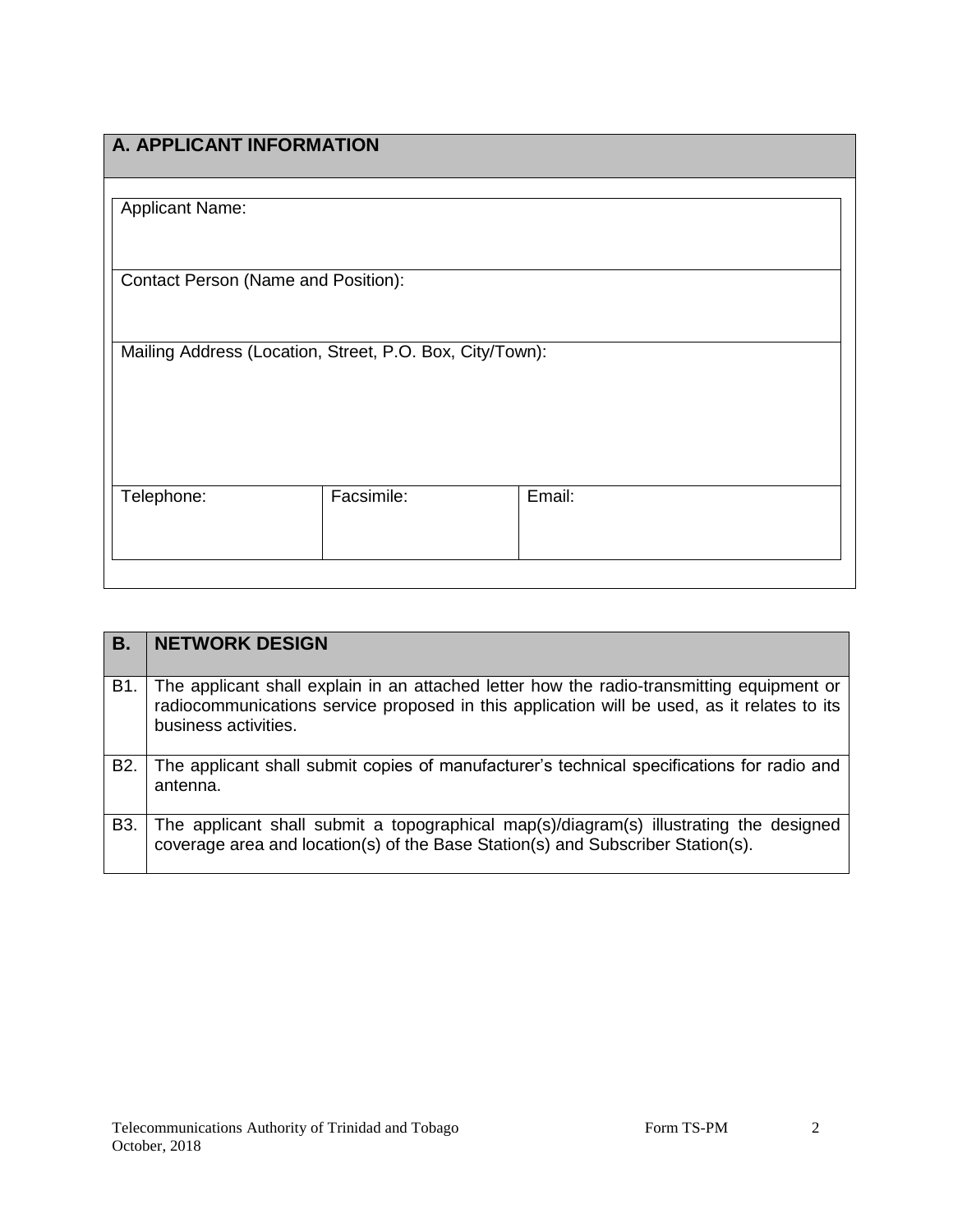### **C. STATION DETAILS**

### **Note: Please complete and submit a new Section C for each Type of Subscriber and/or Mobile Station to be licensed in this radiocommunications system.**

### **1. Transmitter**

|                                                                 | <b>Base Station</b> | <b>Subscriber Station</b><br>(if Applicable) | <b>Mobile Station</b><br>(if Applicable) |
|-----------------------------------------------------------------|---------------------|----------------------------------------------|------------------------------------------|
| <b>Make</b>                                                     |                     |                                              |                                          |
| Model                                                           |                     |                                              |                                          |
| Frequency Range of<br>Operation of Radio                        | Lower Limit:        | Lower Limit:                                 | Lower Limit:                             |
| (MHz)                                                           | <b>Upper Limit:</b> | <b>Upper Limit:</b>                          | <b>Upper Limit:</b>                      |
| Frequency Band of<br>Operation                                  |                     |                                              |                                          |
| Quantity                                                        |                     |                                              |                                          |
| Type of Service<br>a. Continuous<br>b. Intermittent             |                     |                                              |                                          |
| Number of Channels<br>Requested                                 |                     |                                              |                                          |
| <b>Preferred Transmit</b><br>Frequency(ies) (MHz)<br>[Optional] |                     |                                              |                                          |
| <b>Channel Bandwidth</b><br>(MHz)                               |                     |                                              |                                          |
| <b>RF Output Power</b><br>(dBm)                                 |                     |                                              |                                          |
| <b>ITU Class of Emission</b><br>Designator                      |                     |                                              |                                          |
| <b>Modulation Type</b>                                          |                     |                                              |                                          |
| I.F. Frequencies (kHz)                                          |                     |                                              |                                          |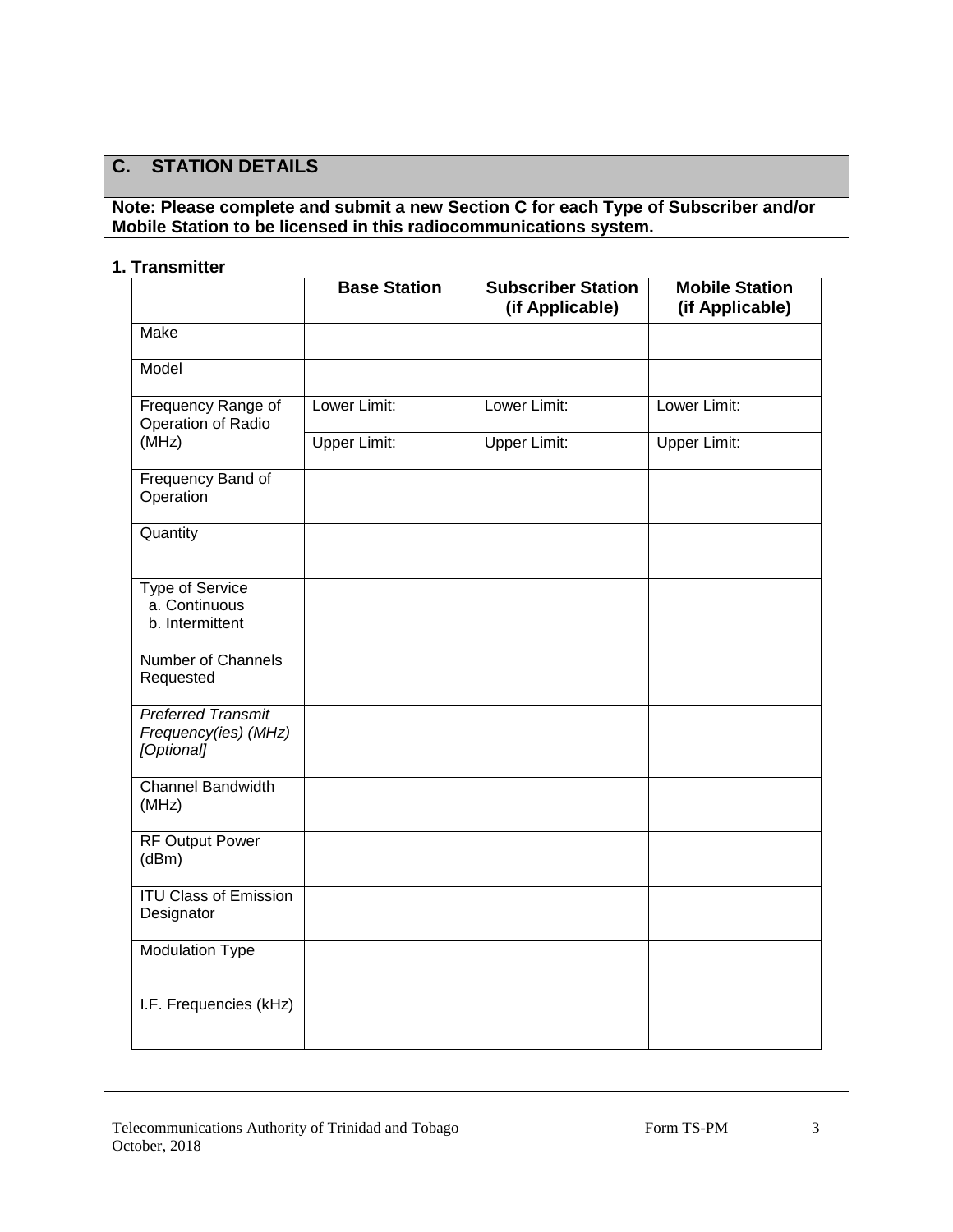## **C. STATION DETAILS (CONTINUED…)**

### **2. Receiver**

|                                                                                | <b>Base Station</b> | <b>Subscriber Station</b><br>(if Applicable) | <b>Mobile Station</b><br>(if Applicable) |
|--------------------------------------------------------------------------------|---------------------|----------------------------------------------|------------------------------------------|
| <b>Receiver Selectivity</b><br>(adjacent channel<br>rejection) (dB)            |                     |                                              |                                          |
| <b>Receiver Sensitivity</b><br>(Indicate Type dB<br>SINAD, Dynamic,<br>Static) |                     |                                              |                                          |
| Spurious and Image<br>Rejection (dB)                                           |                     |                                              |                                          |
| I.F. Frequency (kHz)                                                           |                     |                                              |                                          |

### **3. Antenna**

|                                              | <b>Base Station</b> | <b>Subscriber Station</b><br>(if Applicable) | <b>Mobile Station</b><br>(if Applicable) |
|----------------------------------------------|---------------------|----------------------------------------------|------------------------------------------|
| Make                                         |                     |                                              |                                          |
| Model                                        |                     |                                              |                                          |
| Frequency Range of<br>Operation of Antenna   | Lower Limit:        | Lower Limit:                                 | Lower Limit:                             |
| (MHz)                                        | <b>Upper Limit:</b> | <b>Upper Limit:</b>                          | <b>Upper Limit:</b>                      |
| Antenna Type                                 |                     |                                              |                                          |
| Antenna Gain (dB)                            |                     |                                              |                                          |
| Beamwidth - Vertical<br>(degrees)            |                     |                                              |                                          |
| Beamwidth -<br>Horizontal (degrees)          |                     |                                              |                                          |
| Polarization                                 |                     |                                              |                                          |
| Azimuth<br>Antenna<br>(degrees)              |                     |                                              |                                          |
| Elevation<br>Antenna<br>(degrees)            |                     |                                              |                                          |
| <b>Total Transmission</b><br>Lines Loss (dB) |                     |                                              |                                          |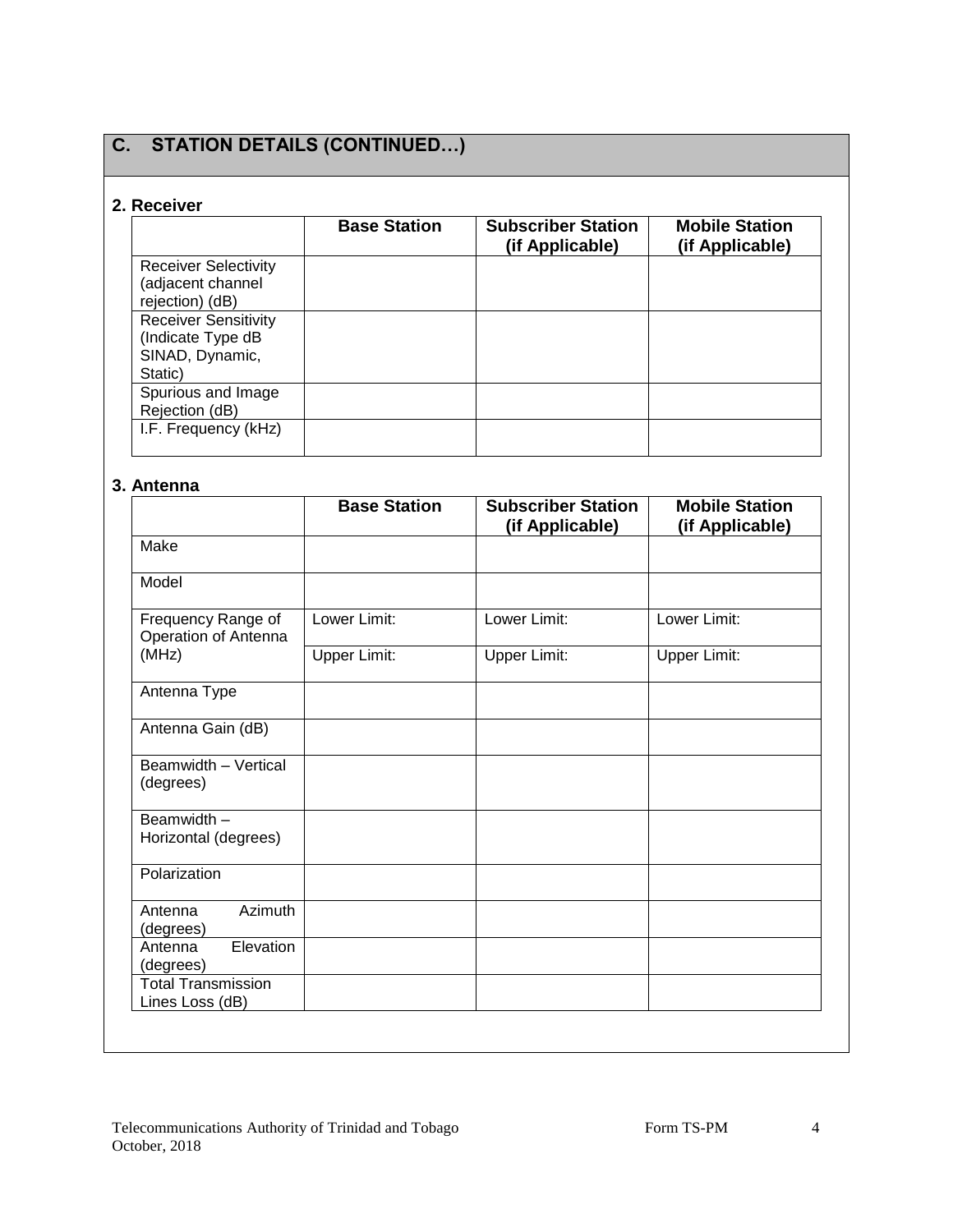## **C. STATION DETAILS (CONTINUED…)**

### **4. Location**

|                                                             | <b>Base Station</b> | <b>Subscriber Station</b><br>(if Applicable) | <b>Mobile Station</b><br>(if Applicable) |
|-------------------------------------------------------------|---------------------|----------------------------------------------|------------------------------------------|
| <b>Station Name</b>                                         |                     |                                              |                                          |
| Antenna Height above<br>Ground (m)                          |                     |                                              |                                          |
| Site elevation above<br>mean sea level (m)                  |                     |                                              |                                          |
| Coordinates<br>(degrees, minutes,<br>seconds)               |                     |                                              |                                          |
| <b>Physical Address</b><br>(Location, Street,<br>City/Town) |                     |                                              |                                          |
|                                                             |                     |                                              |                                          |
|                                                             |                     |                                              |                                          |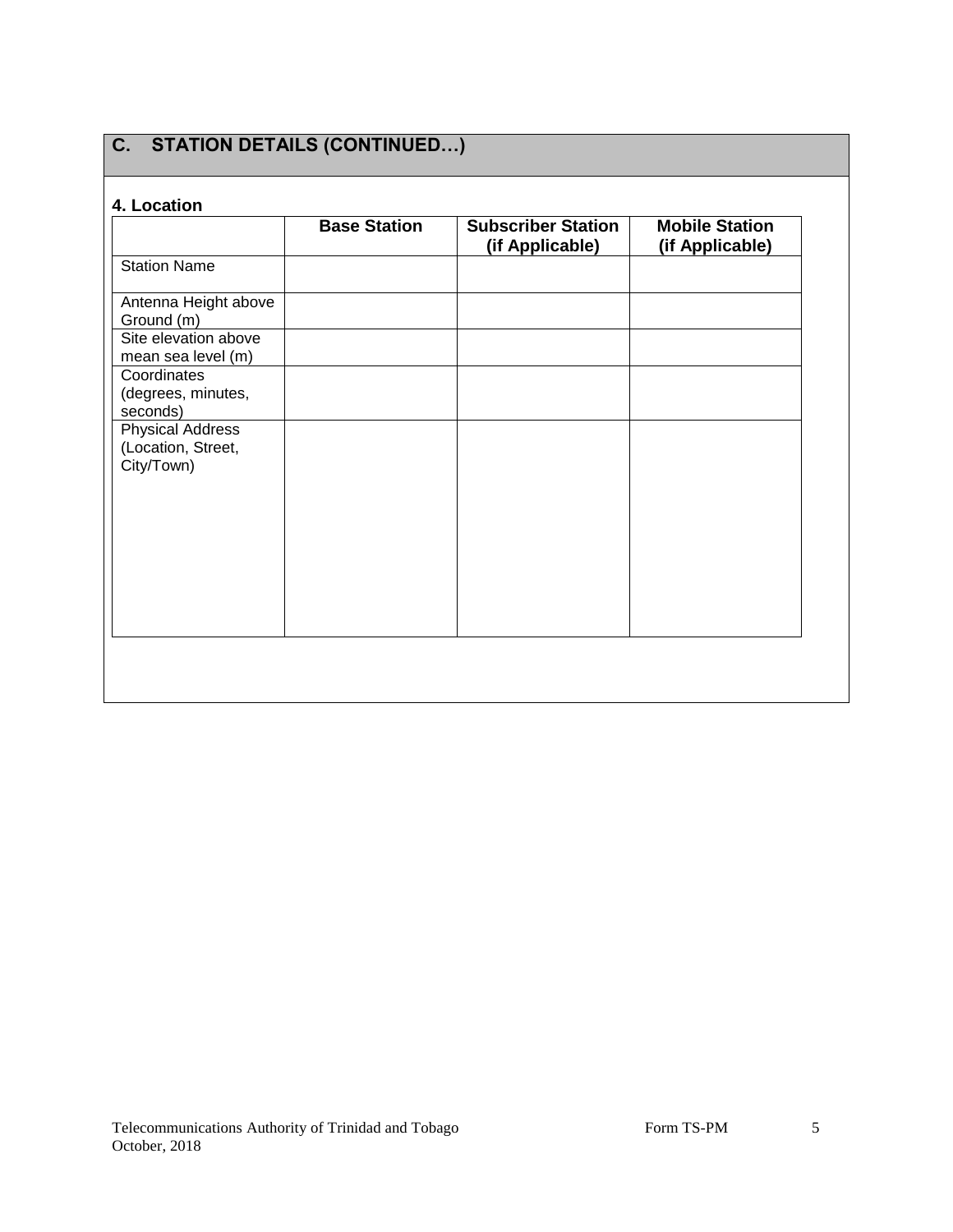| <b>TECHNICAL RESPONSIBILITY</b><br>D.                                                                                                                              |                                                                                                                                                         |                                                                                                                                                                                                                                                            |  |  |  |
|--------------------------------------------------------------------------------------------------------------------------------------------------------------------|---------------------------------------------------------------------------------------------------------------------------------------------------------|------------------------------------------------------------------------------------------------------------------------------------------------------------------------------------------------------------------------------------------------------------|--|--|--|
| The applicant must identify the technical staff or contractors responsible for the design,<br>implementation and maintenance of the radiocommunications equipment. |                                                                                                                                                         |                                                                                                                                                                                                                                                            |  |  |  |
|                                                                                                                                                                    | Please check box below if the Applicant is technically responsible for radiocommunications<br>system: Design and Implementation:<br><b>Maintenance:</b> |                                                                                                                                                                                                                                                            |  |  |  |
| If "No" for any of the above, please complete parts 1 and/or 2 below.                                                                                              |                                                                                                                                                         |                                                                                                                                                                                                                                                            |  |  |  |
| technically qualified company/person.                                                                                                                              |                                                                                                                                                         | Note: A letter must be included from the company/person accepting technical<br>responsibility for the design and implementation and/or maintenance of the applicant's<br>radiocommunications equipment, including the qualifications and experience of the |  |  |  |
| 1. Design and Implementation                                                                                                                                       |                                                                                                                                                         |                                                                                                                                                                                                                                                            |  |  |  |
| Company:                                                                                                                                                           |                                                                                                                                                         |                                                                                                                                                                                                                                                            |  |  |  |
|                                                                                                                                                                    |                                                                                                                                                         |                                                                                                                                                                                                                                                            |  |  |  |
| <b>Contact Person (Name and Position):</b>                                                                                                                         |                                                                                                                                                         |                                                                                                                                                                                                                                                            |  |  |  |
|                                                                                                                                                                    |                                                                                                                                                         |                                                                                                                                                                                                                                                            |  |  |  |
| Mailing Address (Location, Street, P.O. Box, City/Town):                                                                                                           |                                                                                                                                                         |                                                                                                                                                                                                                                                            |  |  |  |
|                                                                                                                                                                    |                                                                                                                                                         |                                                                                                                                                                                                                                                            |  |  |  |
|                                                                                                                                                                    |                                                                                                                                                         |                                                                                                                                                                                                                                                            |  |  |  |
|                                                                                                                                                                    |                                                                                                                                                         |                                                                                                                                                                                                                                                            |  |  |  |
| Telephone:                                                                                                                                                         | Facsimile:                                                                                                                                              | Email:                                                                                                                                                                                                                                                     |  |  |  |
|                                                                                                                                                                    |                                                                                                                                                         |                                                                                                                                                                                                                                                            |  |  |  |
|                                                                                                                                                                    |                                                                                                                                                         | 2. Maintenance (Check box if the same as above, otherwise complete below)                                                                                                                                                                                  |  |  |  |
| Company:                                                                                                                                                           |                                                                                                                                                         |                                                                                                                                                                                                                                                            |  |  |  |
|                                                                                                                                                                    |                                                                                                                                                         |                                                                                                                                                                                                                                                            |  |  |  |
| Contact Person (Name and Position):                                                                                                                                |                                                                                                                                                         |                                                                                                                                                                                                                                                            |  |  |  |
|                                                                                                                                                                    |                                                                                                                                                         |                                                                                                                                                                                                                                                            |  |  |  |
| Mailing Address (Location, Street, P.O. Box, City/Town):                                                                                                           |                                                                                                                                                         |                                                                                                                                                                                                                                                            |  |  |  |
|                                                                                                                                                                    |                                                                                                                                                         |                                                                                                                                                                                                                                                            |  |  |  |
|                                                                                                                                                                    |                                                                                                                                                         |                                                                                                                                                                                                                                                            |  |  |  |
|                                                                                                                                                                    |                                                                                                                                                         |                                                                                                                                                                                                                                                            |  |  |  |
| Telephone:                                                                                                                                                         | Facsimile:                                                                                                                                              | Email:                                                                                                                                                                                                                                                     |  |  |  |
|                                                                                                                                                                    |                                                                                                                                                         |                                                                                                                                                                                                                                                            |  |  |  |